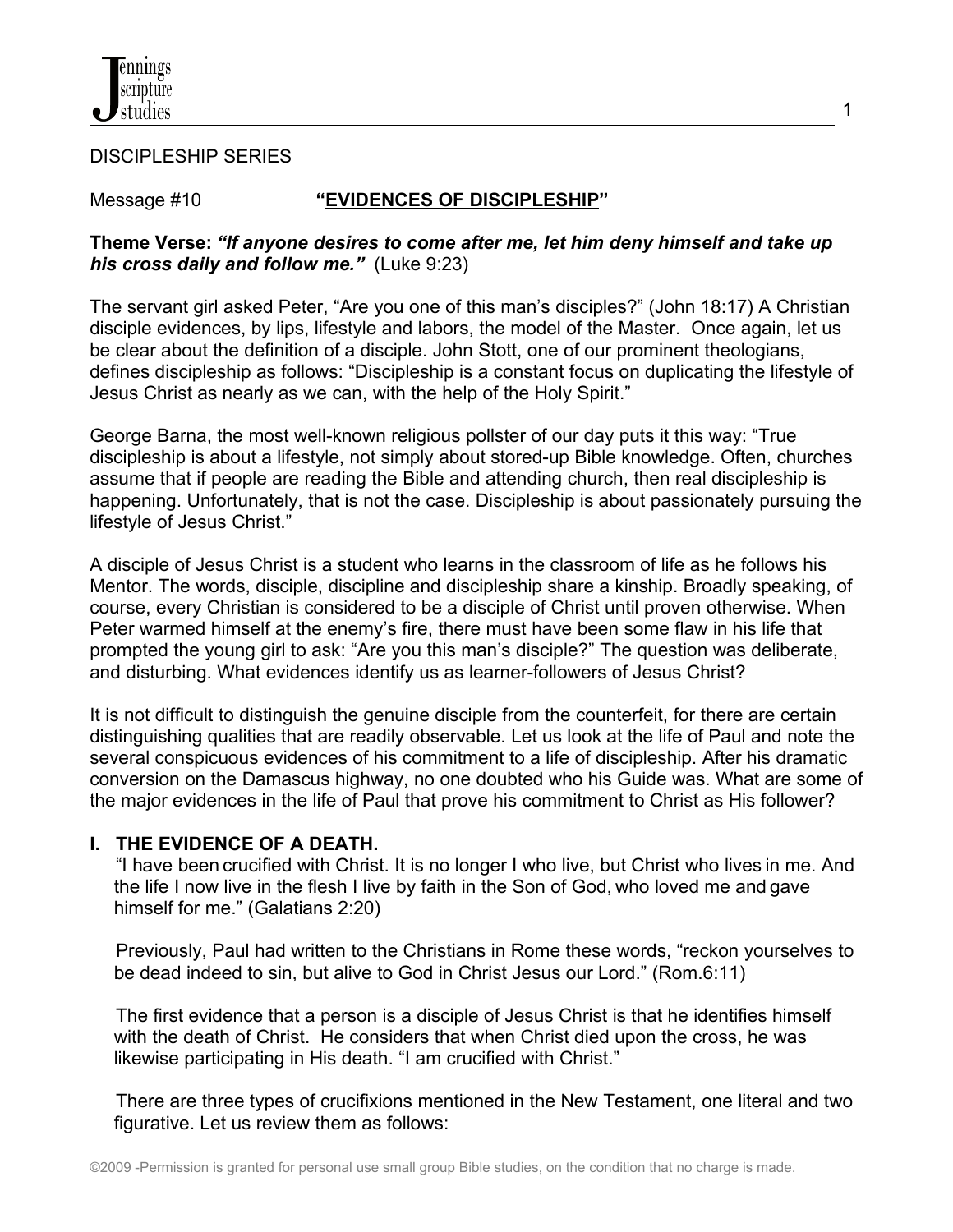# **A. The Crucified Savior.**

"And when they had come to a place called Golgotha, that is to say, Place of a Skull, they gave Him sour wine mingled with gall to drink. But when He had tasted it, He would not drink. Then they crucified Him…." (Matt. 27:33-34)

 That account is repeated in all four of the Gospels. An unknown poet penned these descriptive words: "There He hung, reproached, derided,

 There His garment was divided Amongst the mocking soldiery; There endured He grief unspoken, There His loving heart was broken As He died for you and me."

 The death of our Savior was literal. It was the most horrible form of death that the Romans could inflict. The Apostle Paul identified himself with Christ in His death.

# **B. The Crucified Self.**

I repeat Paul's statement to the Galatians for closer analysis: "I have been crucified with Christ. It is no longer I who live, but Christ who lives in me. And the life I now live in the flesh I live by faith in the Son of God, who loved me and gave himself for me." (Galatians 2:20)

Notice that the personal pronoun "I" occurs four times in the above statement:

- There is the crucified "I" ""I have been crucified with Christ."
- There is the dead "I" "It is no longer I who live, but Christ who lives in me."
- There is the living "I" "And the life I now live...."
- There is the faith "I" "I live by faith in the Son of God."

In my view, there is no single verse of scripture, in the New Testament, that explains better who and what a disciple of Jesus Christ is.

### **C. The Crucified System.**

 "But God forbid that I should boast except in the cross of our Lord Jesus Christ, by whom the world has been crucified to me, and I to the world." (Galatians 6:14)

- Paul is not speaking here about the world of *matter*. Genesis tells us that God called His creation "good." (Gen. 1:10,12)
- Paul is not speaking of the world of *mankind.* "God so loved the world…." (John.3:16) That is, the world of mankind.
- Paul is speaking of the world of *materialism*. " Love not the world neither the things that are in the world…." (I John 2:15-17)

 Paul said he was crucified, that is, dead, to the things of the world and the world was dead to him. What did he mean? He was saying that the lures, lusts and lifestyles of this world, which attracted the worldly persons all around him, had no appeal to him.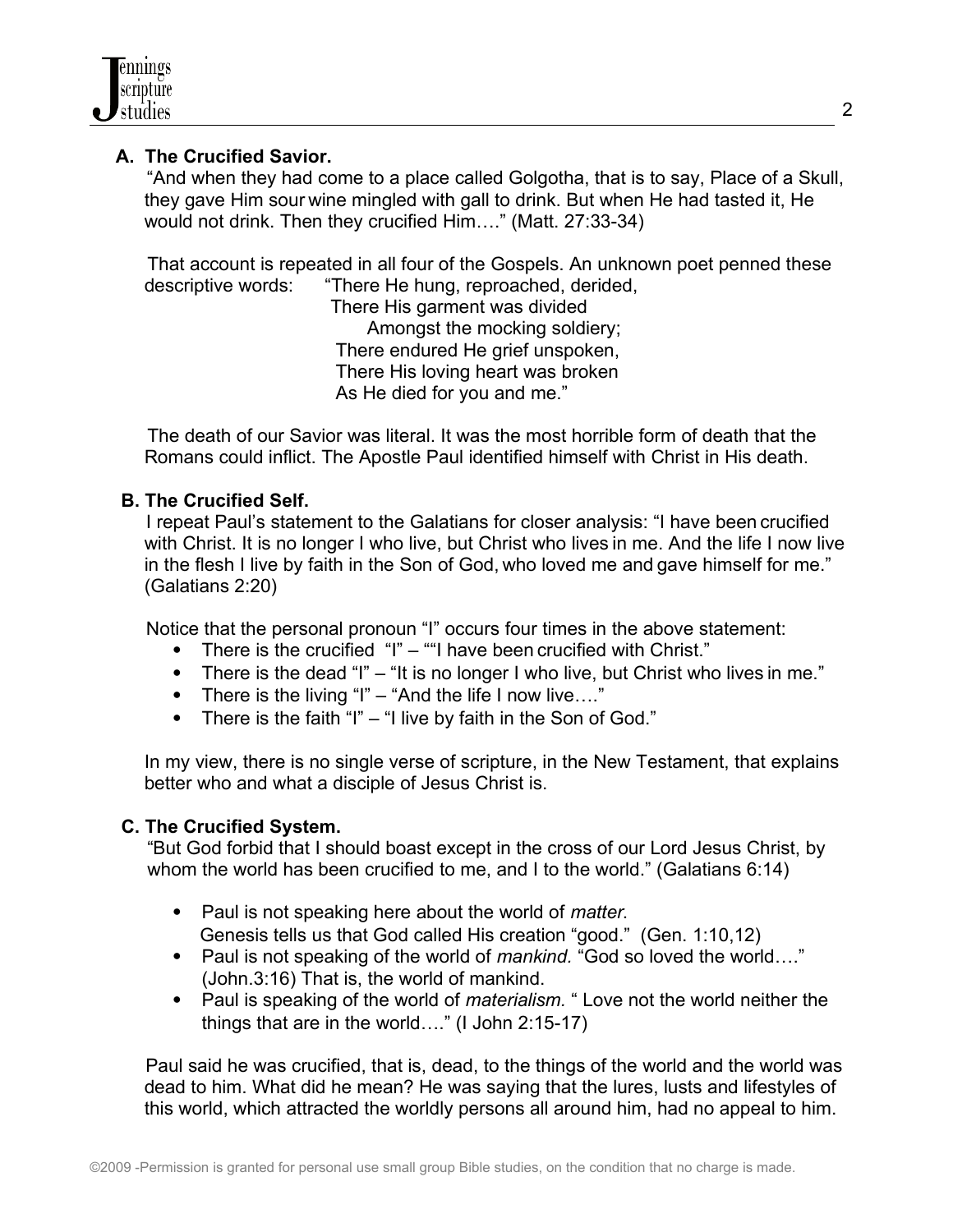They were accounted as dead to him and he to them. His interests and energies were focused on "things that are higher, things that are nobler," these had allured his attention. If the world has a hold on you, it is not dead to you; if you have a hold on the world, you are not dead to it.

How can I experience this truth in my life and thereby evidence that I am a true disciple of the Lord Jesus? The answer is in Romans chapter six as well as other places. Here is what is recorded:

- 1. *Recognize a past accomplishment.* "Knowing this, that our old man was crucified with Him*,* that the body of sin might be done away with, that we should no longer be slaves of sin." (v.6)
- 2. *Reckon upon a present association.* ("reckon" = "to count as having been done.") "Likewise you also, reckon yourselves to be dead indeed to sin, but alive to God in Christ Jesus our Lord." (v.11)
- 3. *Refuse to accommodate sin.*  "Therefore do not let sin reign in your mortal body, that you should obey it in its lusts. And do not present your members as instruments of unrighteousness to sin."  $((v.12,13a))$
- 4. *Respond by presenting yourself to God.* "But present yourselves to God as being alive from the dead, and your members as instruments of righteousness to God." (v.13b) Also v.19 - "For just as you presented your members as slaves of uncleanness …. so now present your members *as* slaves of righteousness for holiness."
- 5. *Refuse to permit sin to dominate.*

"For sin shall not have dominion over you, for you are not under law but under grace." (v.14)

 **Illust.** When Jesus raised Lazarus from the dead, Lazarus came out of the tomb wrapped in grave clothes. Jesus said, "Loose him and let him go." (John 11:44) A disciple of Jesus is one who no longer tries to follow, wrapped in the grave clothes of the old life! The Apostle Paul, having experienced death to sin, self and the systems of this world, sheds the grave clothes and is free to live the new life in Christ. He is encouraging us to do the same. Is there clear evidence that you have put off the old and put on the new? (Eph.4:22-24)

The evidence of a death is just one evidence of discipleship. There are others:

### **II. THE EVIDENCE OF A DESIRE.**

"That I may know Him and the power of His resurrection, and the fellowship of His suffer ings, being conformed to His death…." (Philippians 3:10)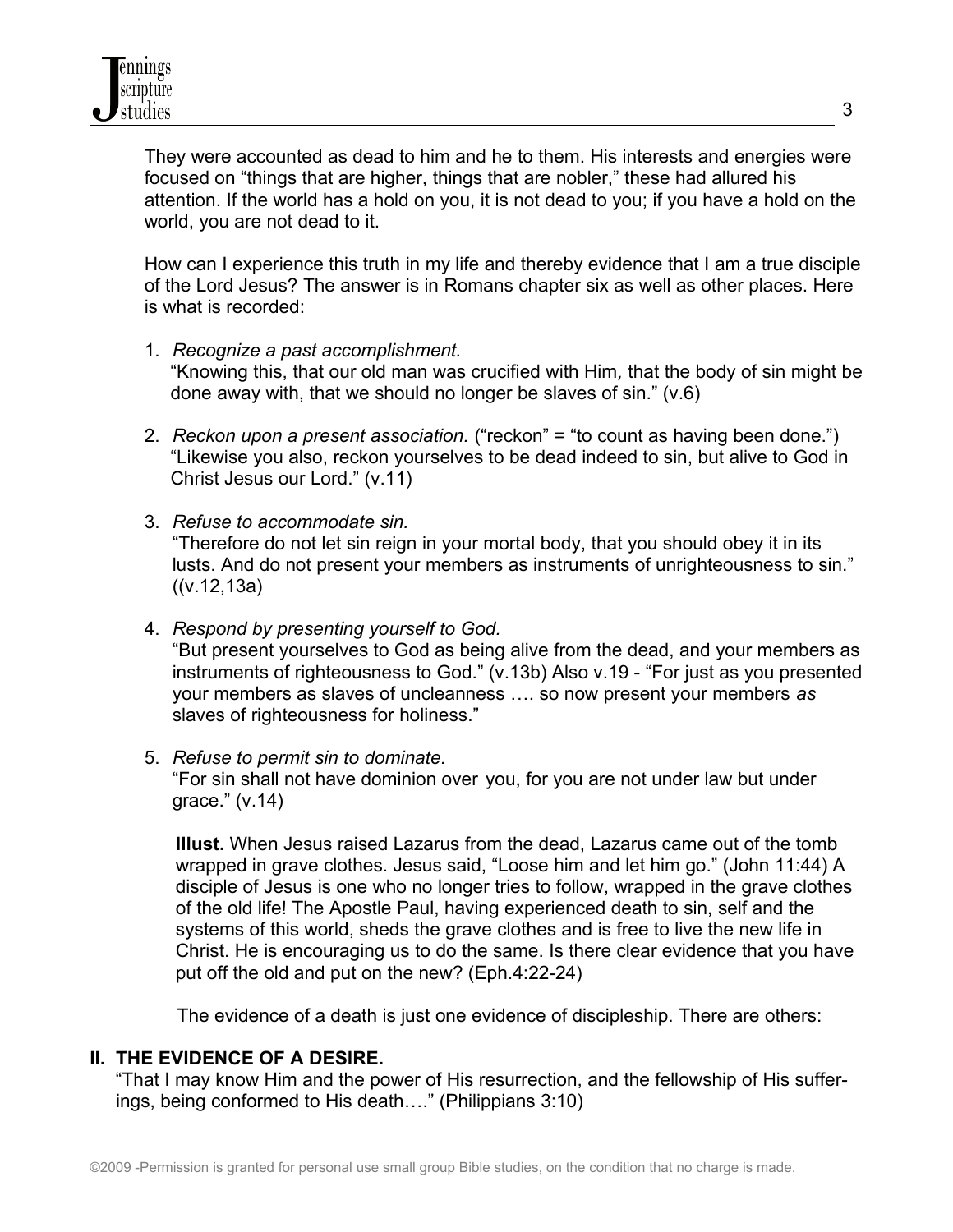One of the most notable and noble desires ever expressed is captured in those words. This threefold desire should be the desire of every disciple of Jesus Christ. His threefold desire is expressed as follows:

# **A. Paul's Desire Was To Learn Christ.**

 "That I may know him…." (v.10a) This is certainly in keeping with Christ's desire for His followers as He expressed it in Matthew eleven: "Take My yoke upon you and *learn from Me*, for I am gentle and lowly in heart, and you will find rest for your souls." (Matt. 11:28)

 Peter admonishes us in the same vein: "but grow in the grace and knowledge of our Lord and Savior Jesus Christ." (II Peter 3:18)

## **B. Paul's Desire Was To Live Christ.**

 "and the power of His resurrection." (v.10b) Resurrection means life. Paul wanted, not merely to live, but to live a life of power – a life empowered by the same power that raised Jesus from the dead. To walk the path of discipleship requires a power not of ourselves.

### **C. Paul's Desire Was To Be Like Christ.**

"being conformed to His death…." (v.10c) The ultimate goal of every true disciple is to be like his [Master. To](http://MASTER.TO/) think as he thinks, speak as he speaks, to walk as he walks, to live as he lives – to be molded into His image.

 This is the same emphasis Paul articulates in Romans 12 in writing to the Christians is godless Rome, "do not be conformed to this world, but be transformed by the renewing of your mind, that you may prove what is that good and acceptable and perfect will of God." (Rom.12:2) Everyone is conforming to some example, some model or mentor consciously or unconsciously. Who is your model? Is it from earth or from heaven?

 Paul sets before us the ultimate, the perfect Model in Romans chapter eight in these words, "For whom He foreknew, He also predestined to be conformed to the image of His Son."(Rom. 8:29). God has predetermined that all genuine disciples will be conformed to the image of Jesus Christ. If you are not being fashioned into Christ's likeness, you would be well advised to check up on your relationship with Him!

 **Illust.** There was a young painter studying under the famous painter Raphael in Rome, many years ago. This young man had unusual talent and his friends predicted for him great success, fame and wealth. They urged him to leave Raphael and to establish his own studio. He replied, "No, I have found my master. I want to paint like  [Raphael. To](http://RAPHAEL.TO/) do that I must be near him so that I can study his every movement, hear his every word and catch his spirit. I have no other desire than to be like him."

 That story captures the meaning of discipleship. That painter's desire should be the desire of every true disciple of Jesus Christ: to follow Him that we might be like Him.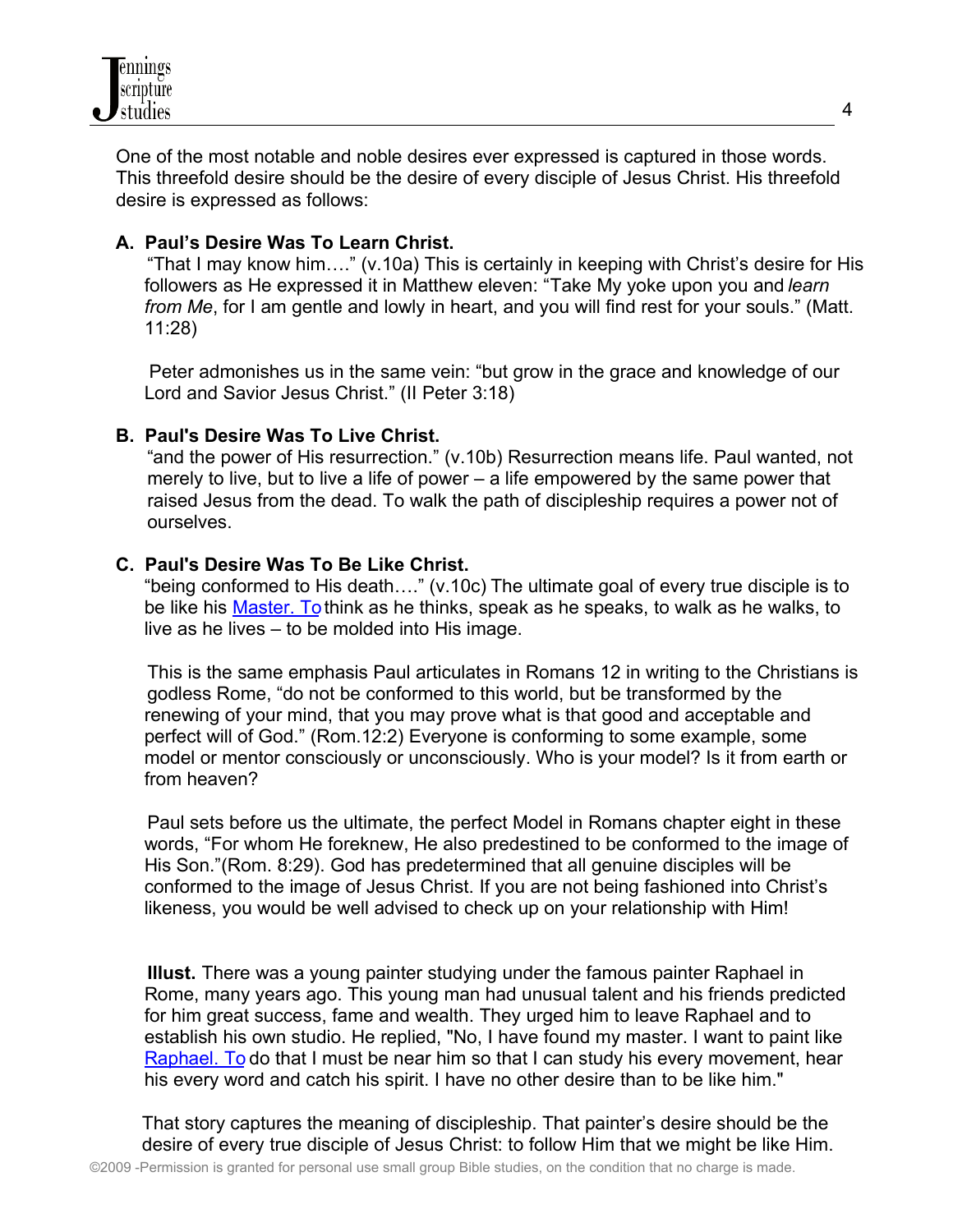**Illust.** Thomas Chisholm wrote the words of the song that expresses this desire: "O to be like thee: Blessed Redeemer,

 This is my constant longing and prayer: Gladly I'll forfeit all of earth's treasures, Jesus Thy perfect likeness to wear.

 O to be like Thee! O to be like Thee! Blessed Redeemer, pure as Thou art! Come in Thy sweetness, come in Thy fullness: Stamp Thine own image deep on my heart."

 In addition to the discipleship evidences of death with Christ and the desire for Christ, there is:

# **III. THE EVIDENCE OF A DISPLAY.**

 "….so now also Christ will be magnified in my body, whether by life or by death. For to me, to live is Christ, and to die is gain." (Phil.1:20-21)

Let us examine this unique statement that Paul made. First, consider:

## **A. The Magnified One.** "Christ"

Paul wanted to magnify Christ. A disciple not only models his Master but magnifies his Master. He so highly reveres and esteems his Master that he wants Him to be reflected for others to see and imitate. That is seen throughout the scriptures. Some examples are:

- Psalm 34:3 "0 magnify the Lord with me and let us exalt his name together."
- Psalm 40:16 "the Lord be magnified."
- Luke 1:4 "and Mary said, my soul doth magnify the Lord."
- Acts 19:17 "the name of the Lord Jesus was magnified."

Paul is in mighty good company. He is in concert with God's holy people of all eras when he speaks of magnifying the Lord. Like Paul, every true disciple of Jesus Christ should have, as his purpose in life, to clearly reflect his Lord and Savior. How about us? Is there any evidence that Jesus Christ is being magnified in our lifestyle? This is the day of self-magnification. We are bombarded with humanistic concepts of behavior. We hear much about projecting a "good self-image," but there is little about projecting Christ's image. The display that Paul wanted others to see was the display of deity in his life. When others looked at him he wanted them to see the likeness of his Lord.

In addition to the Magnified One, there is another matter to consider.

### **B. The Magnifier.** "Christ shall be magnified in my body...."

 His instrument for magnification: "my body." The body is the magnifying glass – the showcase in which Christ is displayed. He does not say, "my body shall be magnified." The body is that in which we live and move and have our being. People see us in our bodies.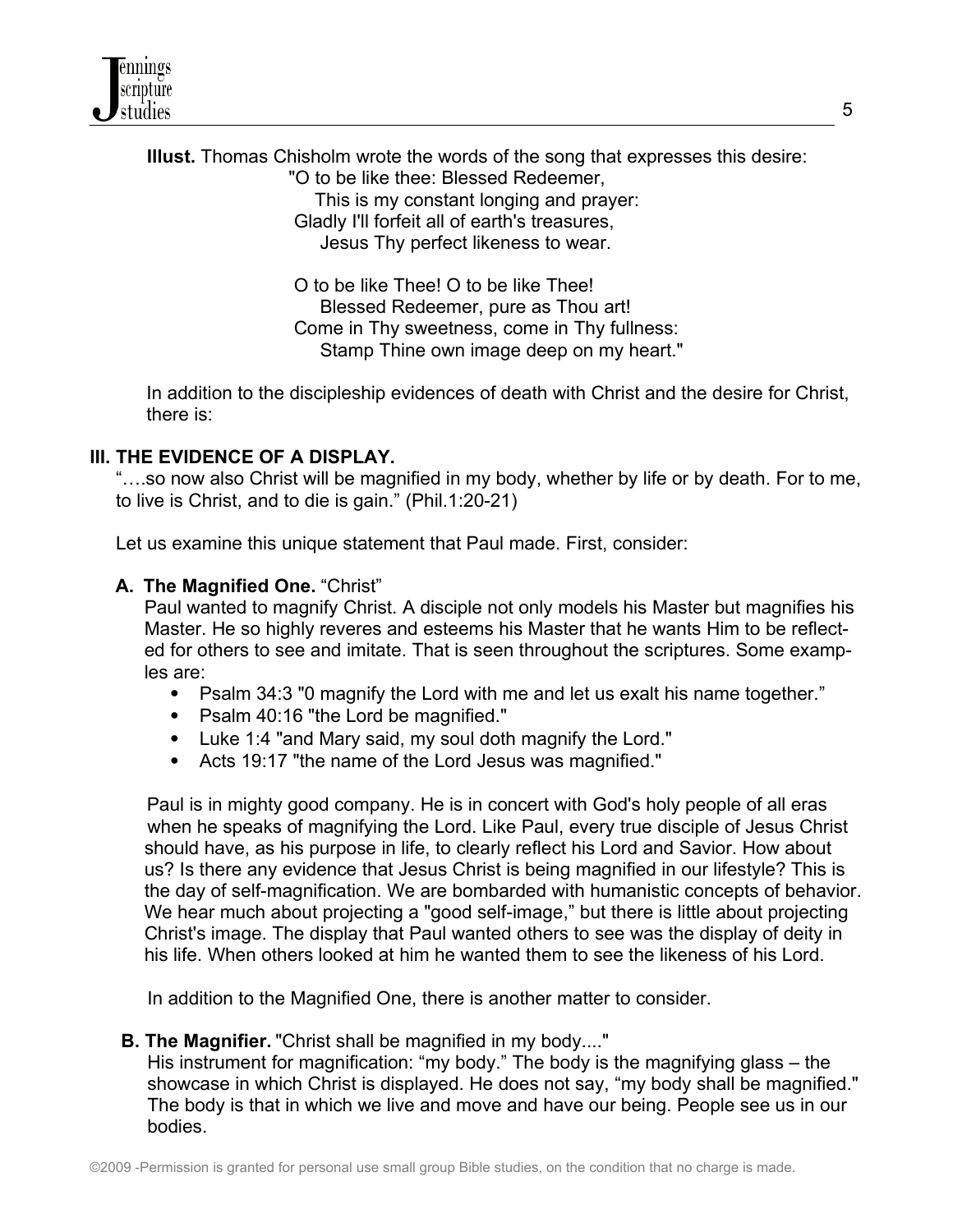What does a magnifying glass do? Does it make the image larger? No! The image seen through the magnifying glass is unchanged. Does the magnifying glass make the image come nearer? No! The image hasn't moved any closer than it was before. What, then, does the magnifying glass do? It makes the image clearer! Paul was conscious of the fact that he was on display and that as people saw him, they should see clearly displayed in him, Jesus Christ.

 **Illust.** It has been a long time since I heard the following song, but the words linger in my mind:

> "Let others see Jesus in you, Let others see Jesus in you; Keep telling the story, Be faithful and true, Let others see Jesus in you."

 May I whisper to you, that in some cases, in order for Jesus to be magnified, the glass needs to be cleaned!

# **C. The Magnification.** "whether it be by life, or by death."

 If Christ is to be magnified and my body is the magnifier, what is the process of mag nification? There are two processes that Paul mentions:

1. *Death.*

 Christ can be magnified in the death of my body. Jesus said Lazarus' death was for "the glory of God." (John 11:4) "Precious in the sight of the Lord is the death of of his saints." (Psalm 116:15)

2. *Life.*

 Christ can, and should be, magnified in our bodies while we are living. We should be "living sacrifices." (Romans 12:1) Paul said, "For to me, to live is Christ." He also said, "They glorified God in me." (Gal. 1:24)

 Why are believers left here in this world after we have come to faith in Christ? Answer: so that we can, in our lives, magnify and glorify our Savior! Therefore, "Let your light so shine before men, that they may see your good works and glorify your Father in heaven." (Matt.5:16)

# **CONCLUSION**

We have briefly studied three conspicuous evidences of discipleship seen in the life of the Apostle Paul. No one can question whether or not he took the matter of discipleship seriously. The evidence is there in the scriptures that we have perused as well as many others.

Eugene H. Peterson, in his book on discipleship titled "A Long Obedience in the same Direction," states: "Millions of people in our culture make decisions for Christ, but there is a dreadful attrition rate. Many claim to have been born again, but the evidence for mature Christian discipleship is slim."